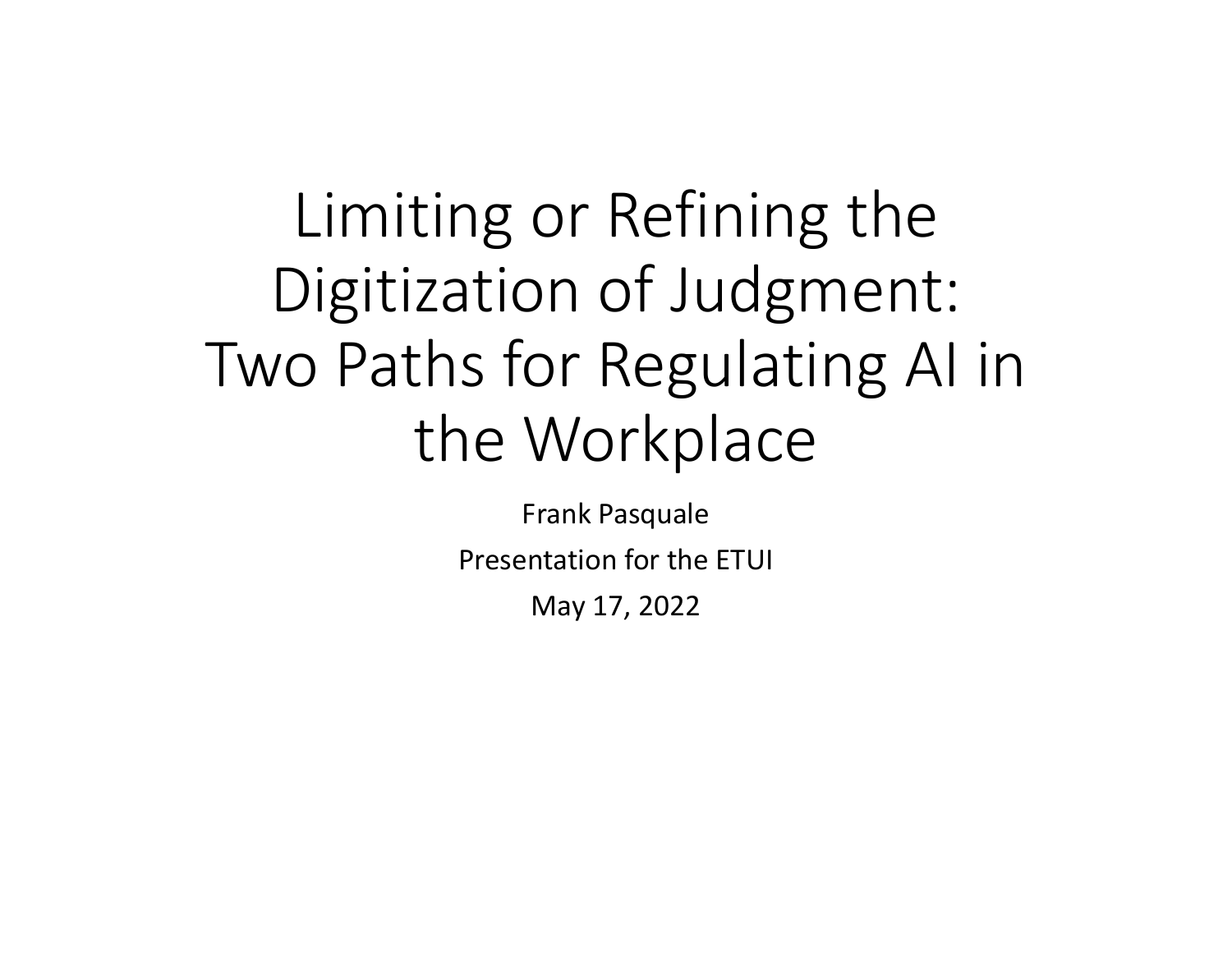# Metric Power and the Forces of Production

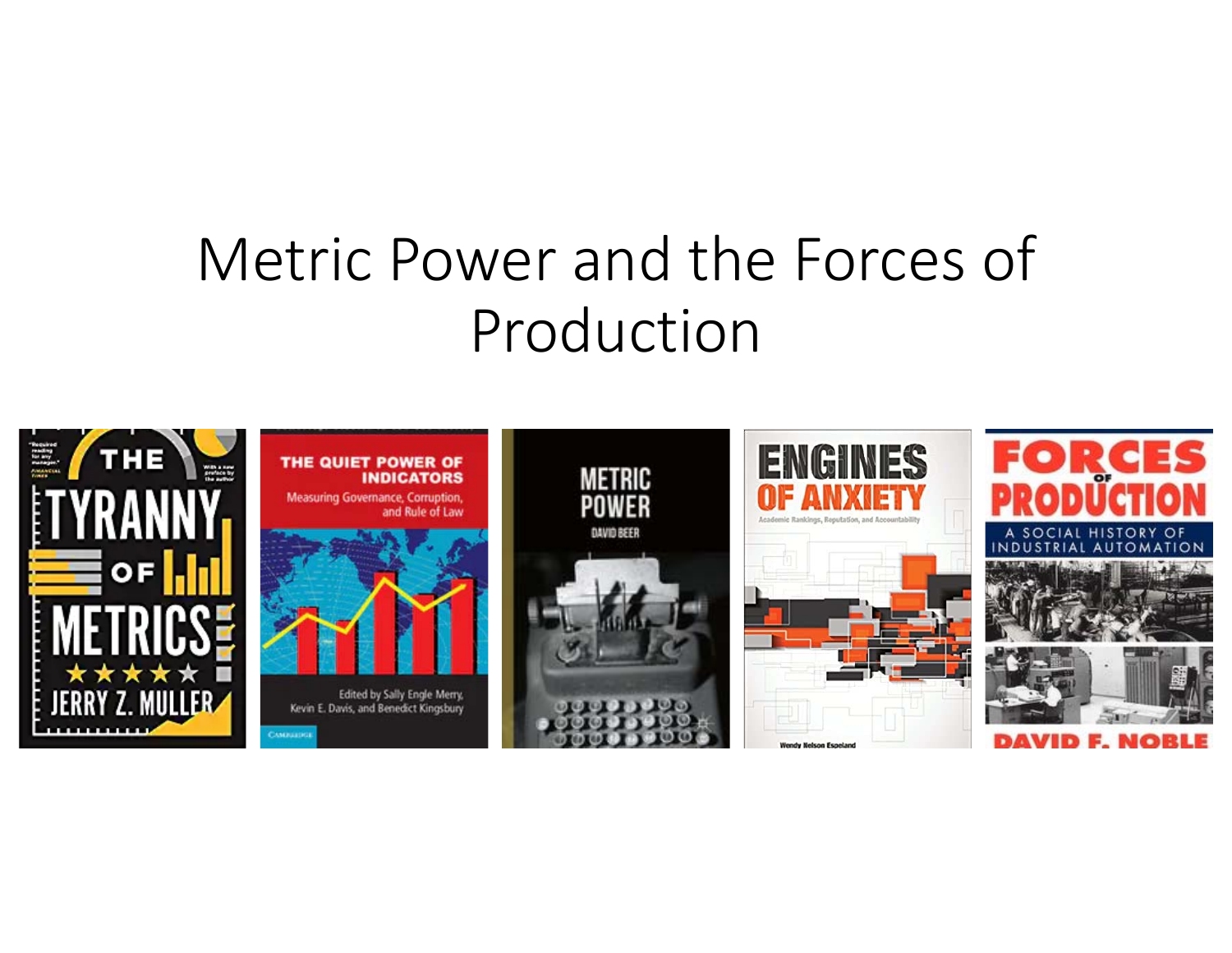### A Cross‐Cutting Concern for the Future of Labor: The Digitization of Judgment

| <b>Traditional Gatekeeper</b>                                                                              | <b>Challenged or Enhanced by Technology</b>                                                                                                                                                       |  |
|------------------------------------------------------------------------------------------------------------|---------------------------------------------------------------------------------------------------------------------------------------------------------------------------------------------------|--|
| Teacher decides grades in part based on which<br>students are paying attention.                            | "ClassCare" system records all students' faces,<br>analyzing expressions of attentiveness second-by-<br>second or minute by minute, and scoring for<br>engagement. It scores the teacher as well. |  |
| Human resources department reviews resumes and<br>then interviews candidates.                              | Algorithmic resume sorter finds qualified candidates;<br>AI reviews video interviews for likely "fit"                                                                                             |  |
| Suicide prevention hotline waits to receive call from a<br>person in need or someone concerned about them. | Algorithms automatically alert Facebook employees<br>about concerning posting behavior. See also<br>Samaritans Project and Project Durkheim.                                                      |  |
| Police chief assigns officers to neighborhoods based<br>on recent criminal activity.                       | "Predictive policing" algorithm combines past arrest<br>data with information on weather, recent economic<br>trends, movements of suspects, and much more.                                        |  |
| Intensivist at ICU helps guide families toward decisions<br>about end of life care.                        | "Death algorithm" compares current ICU patient with<br>"digital doubles" and reports on median time until<br>death and chance of recovery.                                                        |  |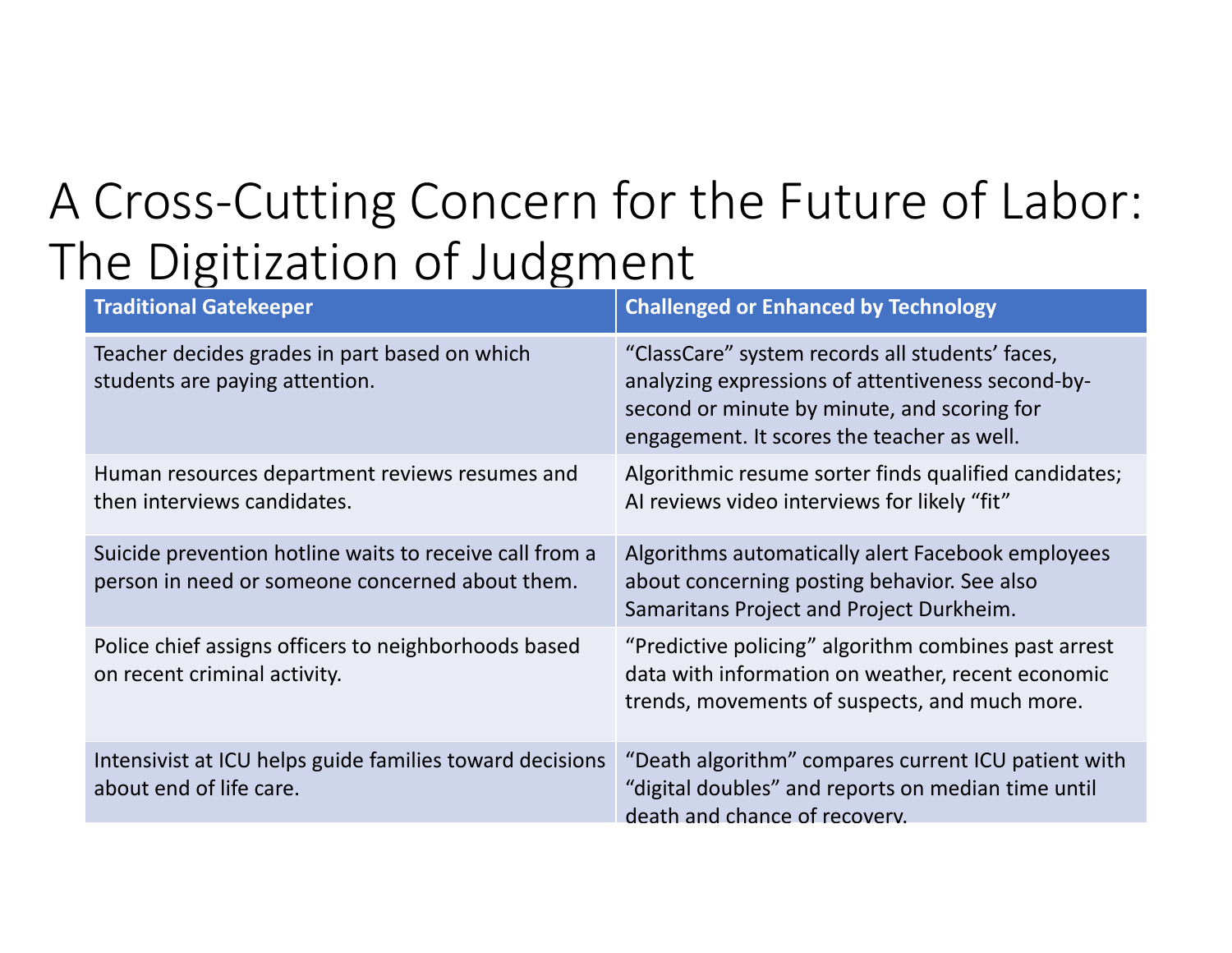# Digitization Supplementing or Replacing Professional Judgment

| <b>Traditional Gatekeeper</b>                                             | <b>Challenged or Enhanced by Technological Scoring</b>                                                                                                          |
|---------------------------------------------------------------------------|-----------------------------------------------------------------------------------------------------------------------------------------------------------------|
| Attorney decides whether a case is likely<br>to succeed                   | NLP via ML compares draft complaint<br>with extant library of complaints and<br>scores for likelihood of success (similarity<br>to past successful complaints). |
| Editor decides what stories should be on<br>the front page of a newspaper | FB, Twitter, Google News, WeChat, or<br>other algorithms score posts                                                                                            |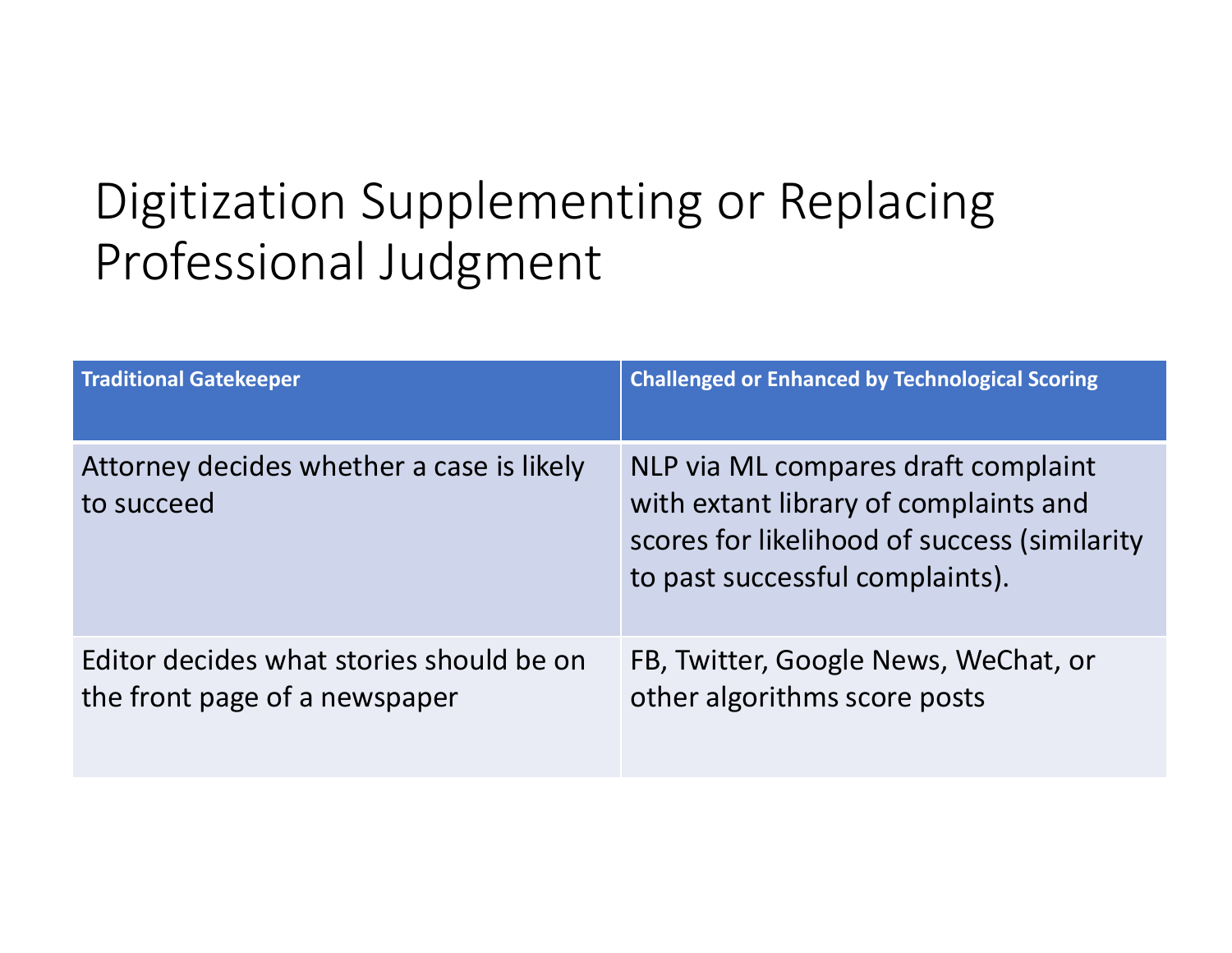#### Something to consider as ratings expand bealth care…

| <b>Raters</b><br><b>Rated</b> | <b>Patients or their</b><br>1.<br>agents    | 2. Doctors                            | 3. Hospitals                                        | 4. Insurers                                                |
|-------------------------------|---------------------------------------------|---------------------------------------|-----------------------------------------------------|------------------------------------------------------------|
| <b>Patients</b><br>А.         | 1.A. YouTube comments on<br>plastic surgery | 2.A. Medical Justice<br>Database      | 3.A. Medication<br>adherence or compliance<br>score | 4.A Intelliscript and databases on risk                    |
| <b>B.</b> Doctors             | 1.B. Angie's List<br>Yelp/Consumer Reviews  | 2.B. Physician peer<br>review (HCQIA) | 3.C. ACO dashboards                                 | 4.B. NY AG Settlement                                      |
| C. Hospitals                  | 1.C. Consumer<br>Reports/Hospital Compare   | 2.C. Discussion forums                | 3.C.<br>Comparative ads                             | 4.C. Tiering and cost-sharing                              |
| D. Insurers                   | 1.D Insurance exchanges                     | 2.D. Payer reviews                    | 3.D. Rankings of "worst"<br>payers"                 | 4.D Medicare views on Medicare<br>advantage<br>Reinsurance |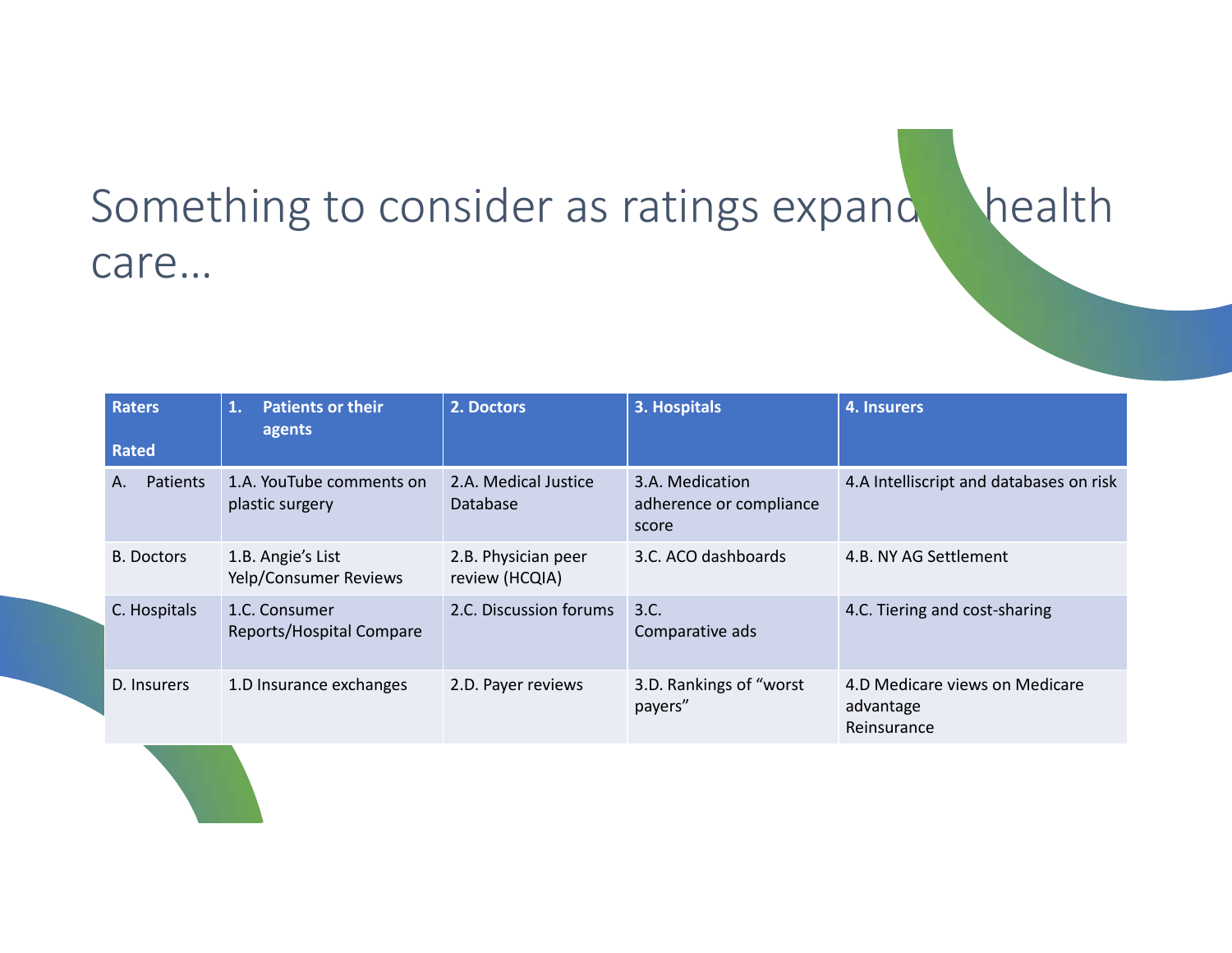### Are these appropriate tools of evaluation?

• "If lenders see political activity on someone's Twitter account in India, they'll consider repayment more difficult & not lend to that individual."



- "[One firm] analyses the way you fill in a form (in addition to what you say in the form), and how you use a website, on what kind of device, and in what location."
- Parkinson's prediction via mouse tremors.

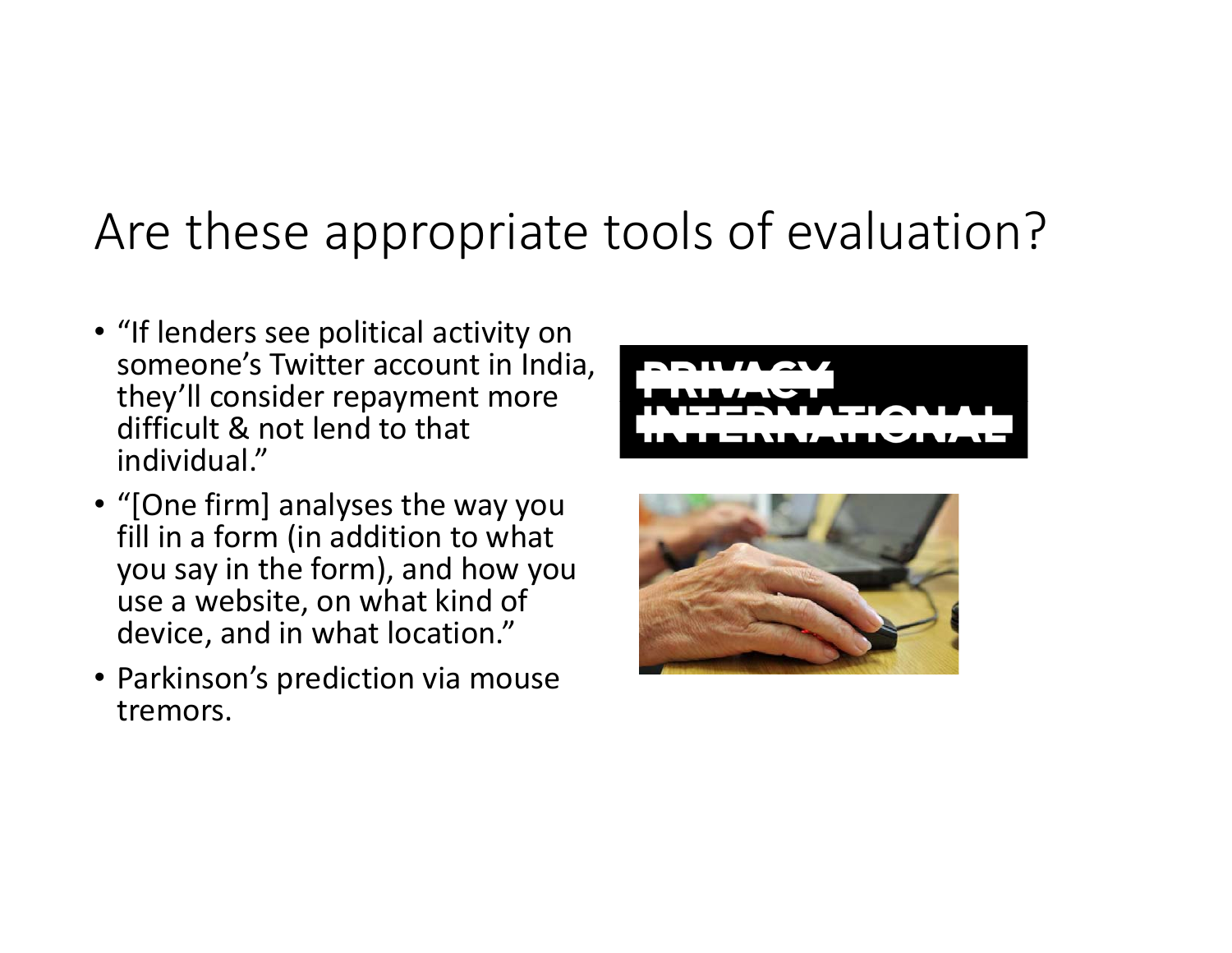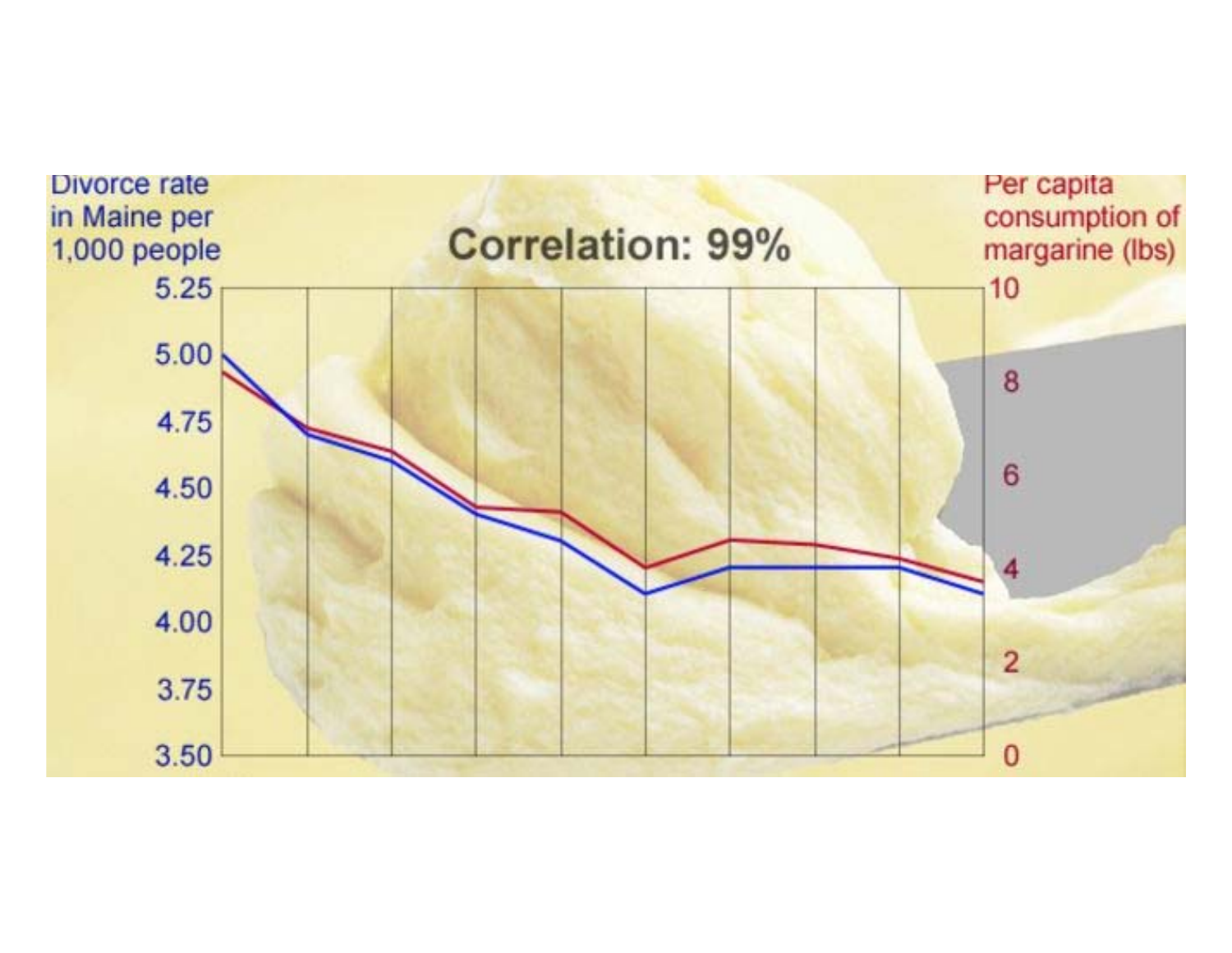# Stages of Machine Learning and Reinforcement Learning

- *Stages of Machine Learning*
	- Problem Definition
	- Data Collection
	- Data Cleaning
	- Summary Statistics Review
	- •Data Partitioning
	- Model Selection
	- Model Training
		- Tuning
		- Assessment
		- Feature Selection
	- Model Deployment
		- From Lehr & Ohm, "Playing with the Data"
- Focus on Reinforcement Learning by an Agent
	- Model (describes the environment of the agent, and the agent's relationship with that environment)
	- Policy (how the agent makes decisions)
	- Reward (the goal of the agent)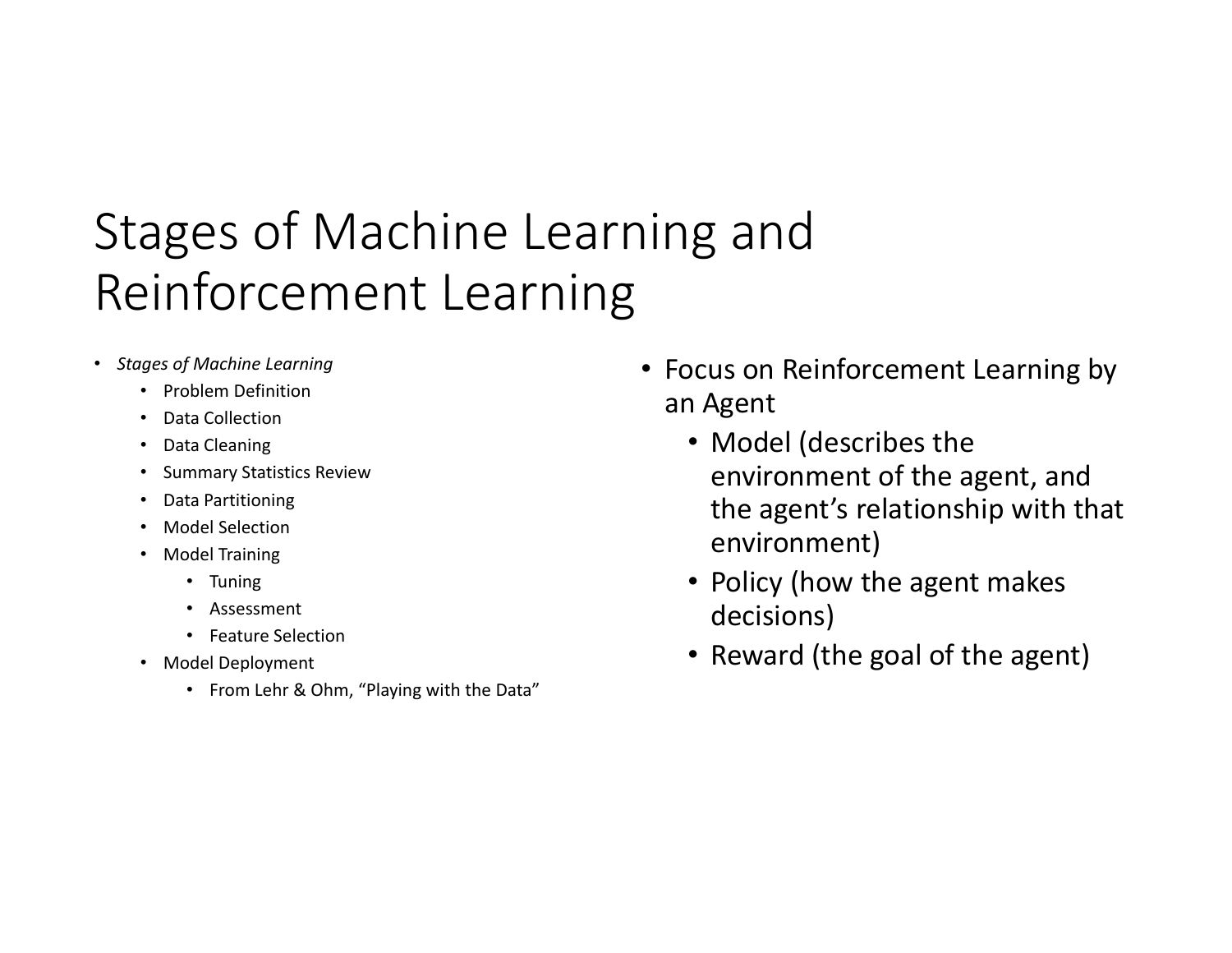#### Data and Bias

- Accuratism frames answer to bias as "more data"
- But critical social science questions that narrative.





# **AUTOMATING INEQUALITY**

HOW HIGH-TECH TOOLS PROFILE. POLICE, AND PUNISH THE POOR

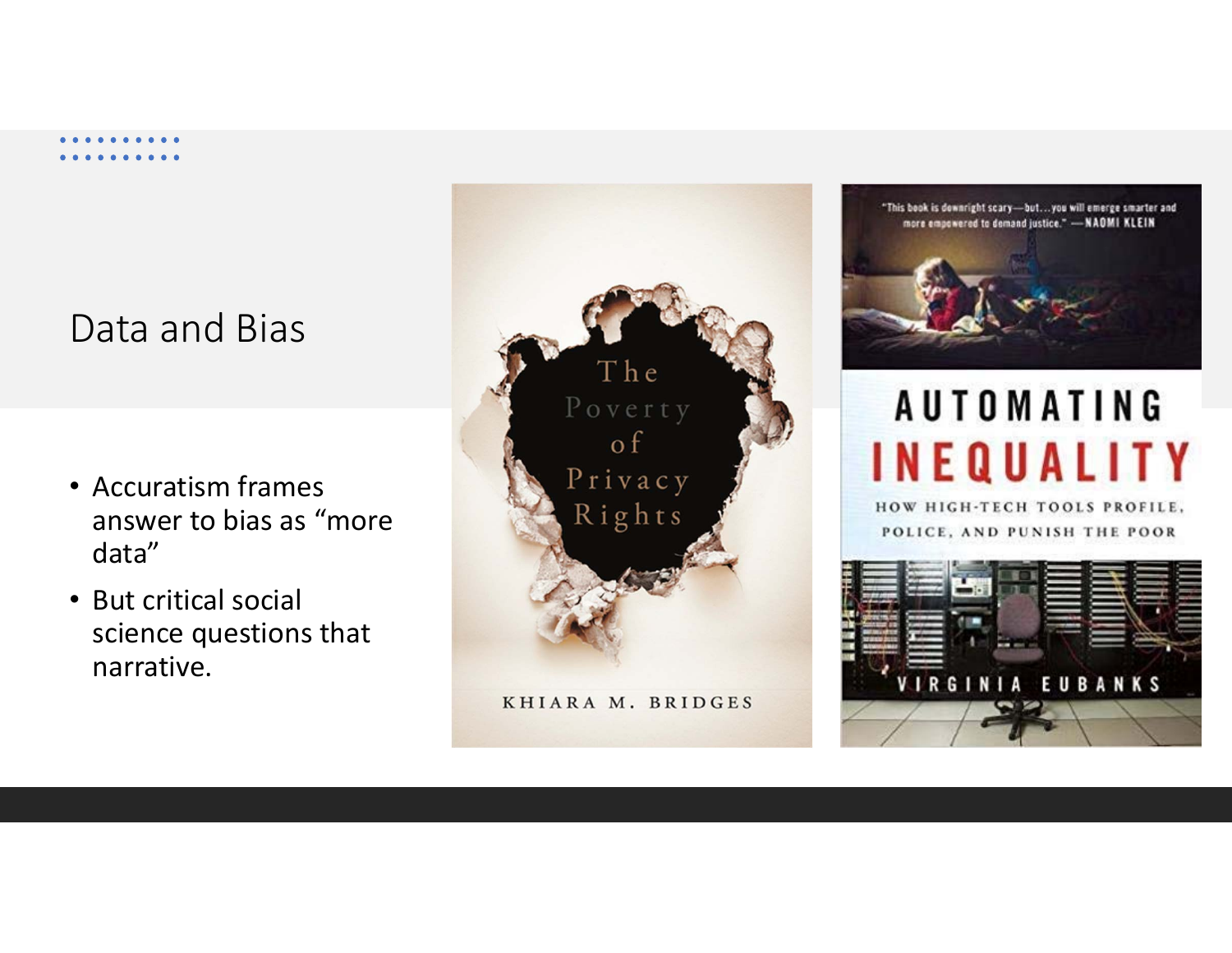#### Campbell's Law

- The more any quantitative social indicator (or even some qualitative indicator) is used for social decision‐making,
	- the more subject it will be to corruption pressures
	- and the more apt it will be to distort and corrupt the social processes it is intended to monitor.
- Related idea: Goodhart's Law
	- David Manheim & Scott Garrabrant, "Categorizing Variants of Goodhart's Law" (describing "several distinct failure modes for overoptimization of systems on the basis of metrics").